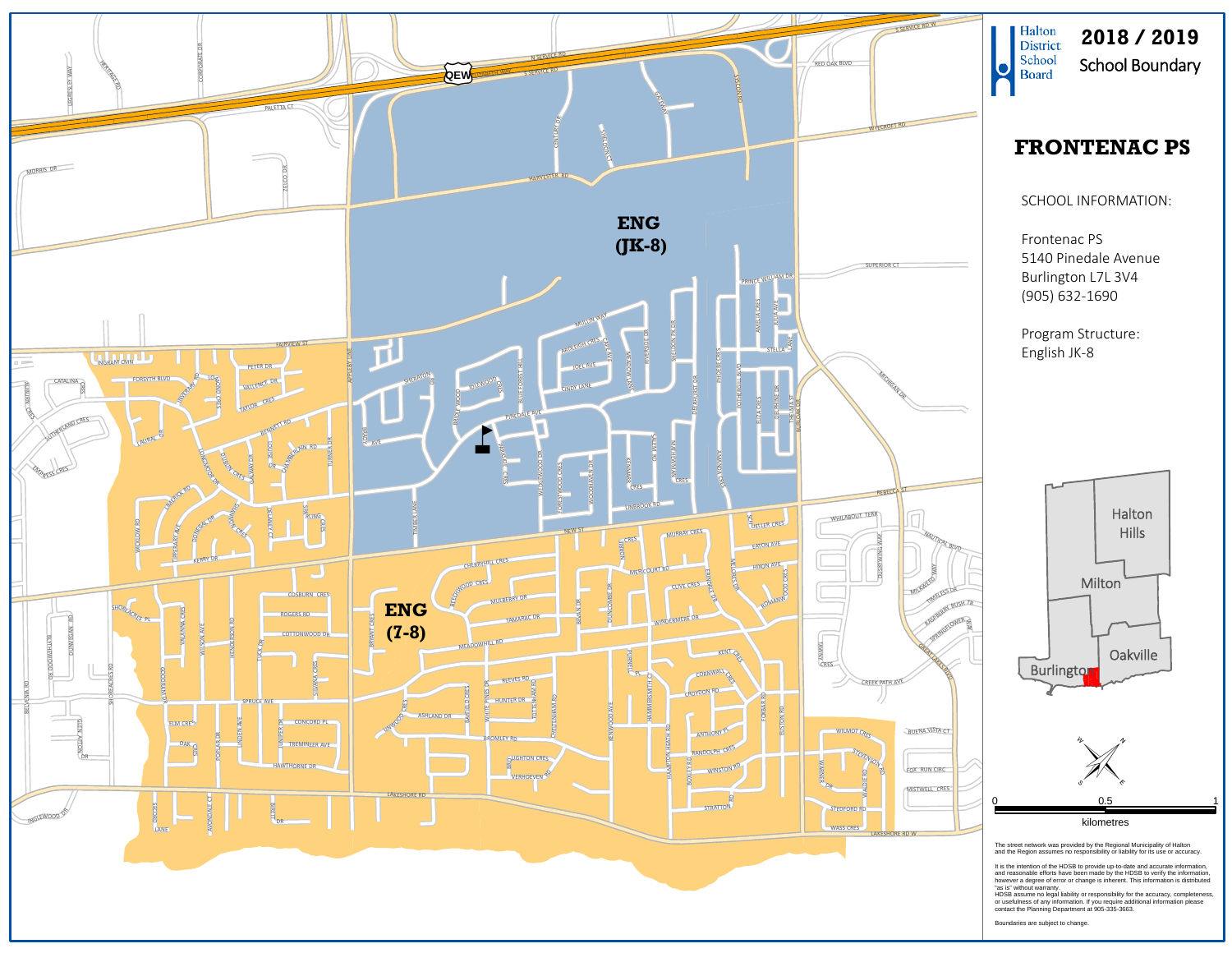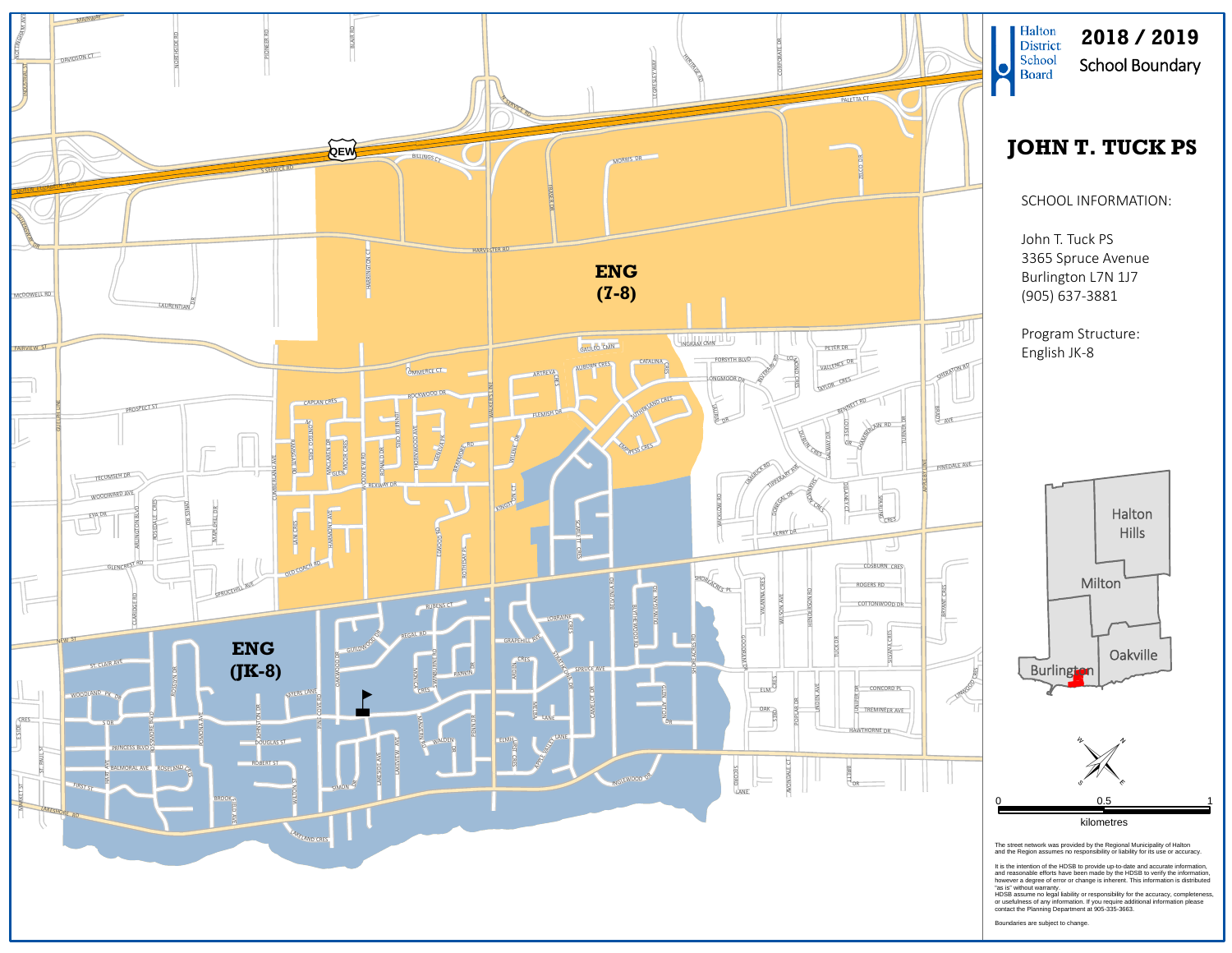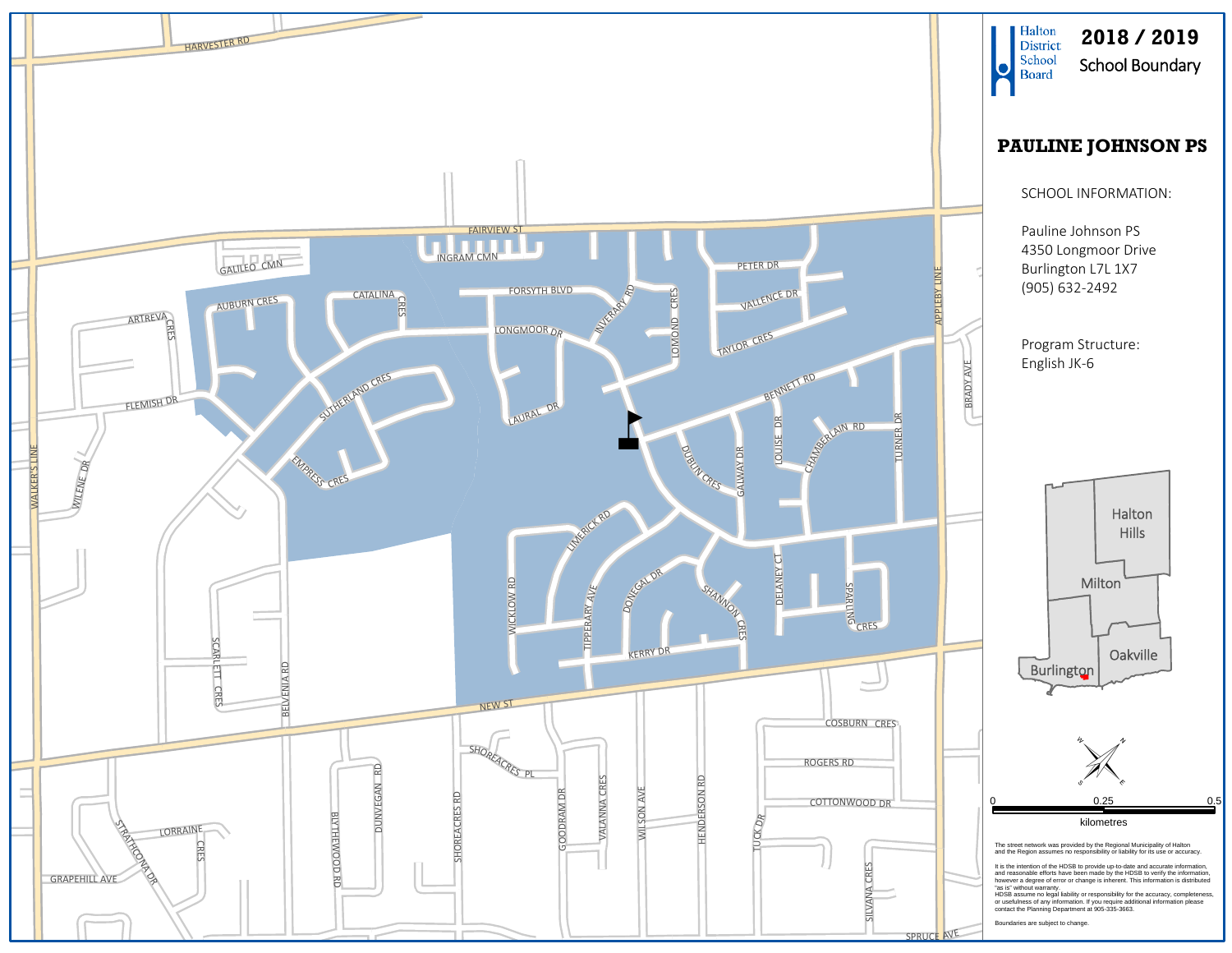

**2018 / 2019**School Boundary

## **RYERSON PS**

## SCHOOL INFORMATION:

Ryerson PS 565 Woodview Road Burlington L7N 2Z9 (905) 632‐1766

Program Structure: English JK‐6



The street network was provided by the Regional Municipality of Halton and the Region assumes no responsibility or liability for its use or accuracy.

It is the intention of the HDSB to provide up-to-date and accurate information,<br>and reasonable efforts have been made by the HDSB to verify the information,<br>however a degree of error or change is inherent. This information

"as is" without warranty.<br>HDSB assume no legal liability or responsibility for the accuracy, completeness,<br>or usefuhess of any information. If you require additional information please<br>contact the Planning Department at 90